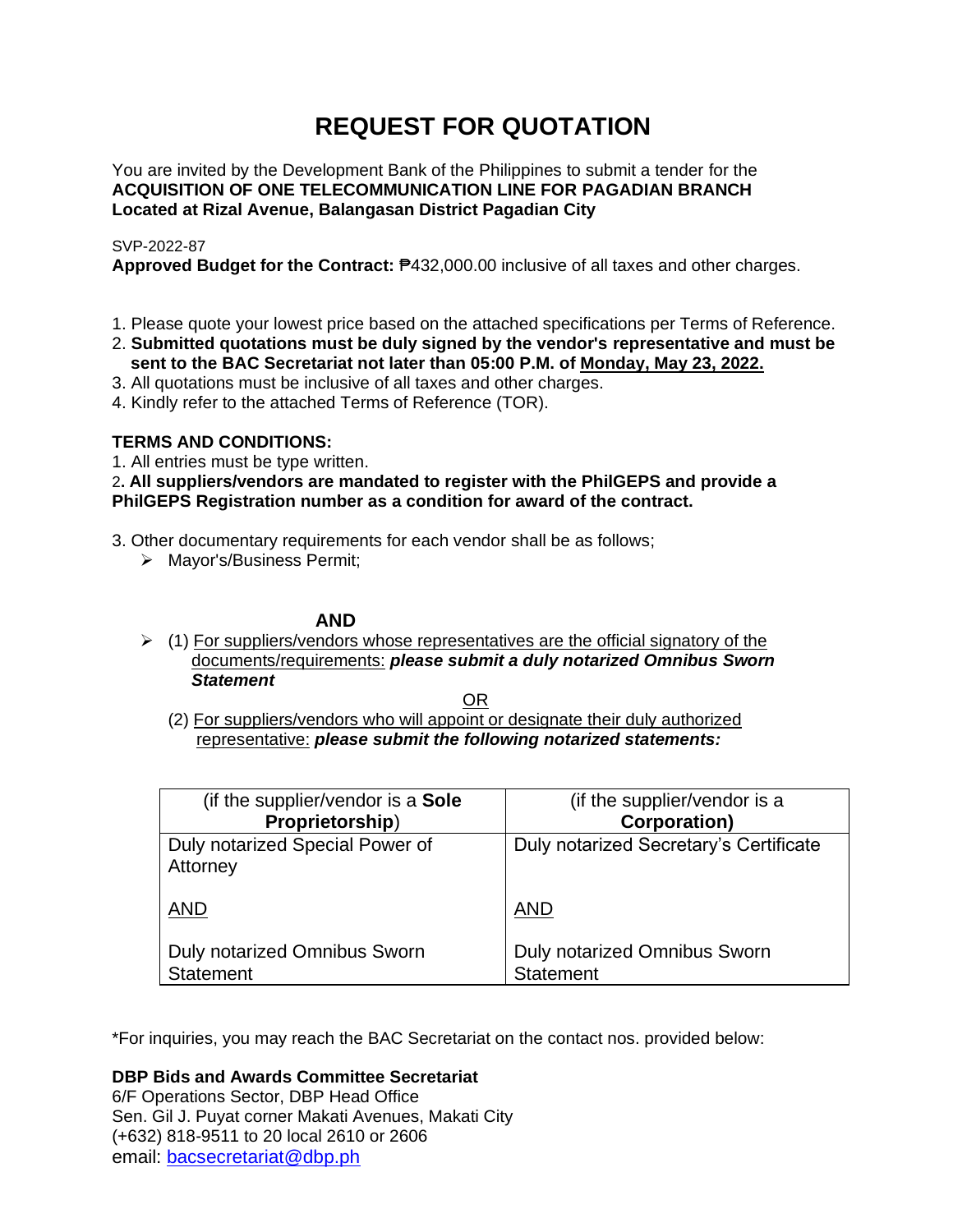#### **Annex A**

## ACQUISITION OF NEW, ADDITIONAL AND/OR REPLACEMENT TELECOMMUNICATION LINE/CONNECTIVITY SERVICE FOR THE DEVELOPMENT BANK OF THE PHILIPPINES (DBP)-**PAGADIAN BRANCH**

#### APPROVED BUDGET FOR THE CONTRACT: Php 432,000

#### **TECHNICAL SPECIFICATIONS**

#### A. BACKGROUND

The telecommunication connectivity service (line) is for the connection of DBP online systems, services and facilities in any of the following DBP remote sites:

- A.1. Branch Office, including:
	- A.1.a. Lending Center
	- A.1.b. Cash Center
	- A.1.c. Branch-Lite Unit
- A.2. Automated Teller Machine (ATM)

#### **B. OBJECTIVE**

To acquire stable, reliable and secure telecommunication connectivity/line service to link DBP remote sites to the Head Office from an authorized and qualified telecommunication service provider (Telco).

#### C. COVERAGE OF THE CONTRACT

The contract will be for a one (1) year period starting from date of acceptance of service with the option for automatic renewal.

### **D. MINIMUM SPECIFICATIONS**

- D.1. Connectivity/Line Service Availability
	- > The minimum availability of service is 99.6%.
- D.2. Connectivity/Line Specifications
- D.2.a. Branch Office ☑
	- D.2.a.i. Wired MPLS/VPN, Radio Last Mile with minimum of 10 Mbps bandwidth
	- D.2.a.ii. Inclusive network equipment, such as router and or router/modem, must not be on End-of-Life/End-of-Support status within the contract period
	- D.2.a.iii. Router must support GRE/mGRE tunneling and IP Security (ex. dynamic VPN) and SNMP
	- D.2.a.iv. DBP shall have the full access of the router
	- D.2.a.v. Provide near real time and historical link monitoring

#### D.2.b. ATM - Wired  $\mathbf{r}$

- D.2.b.i. VPN connection at least 128 Kbps via MPLS
- D.2.b.ii. Inclusive network equipment, such as router and or router/modem, must not be on End-of-Life/End-of-Support status within the contract period
- D.2.b.iii. Support GRE tunneling and SNMP
- D.2.b.iv. Provide near real time and historical link monitoring

 $Page\int_0^{\infty}$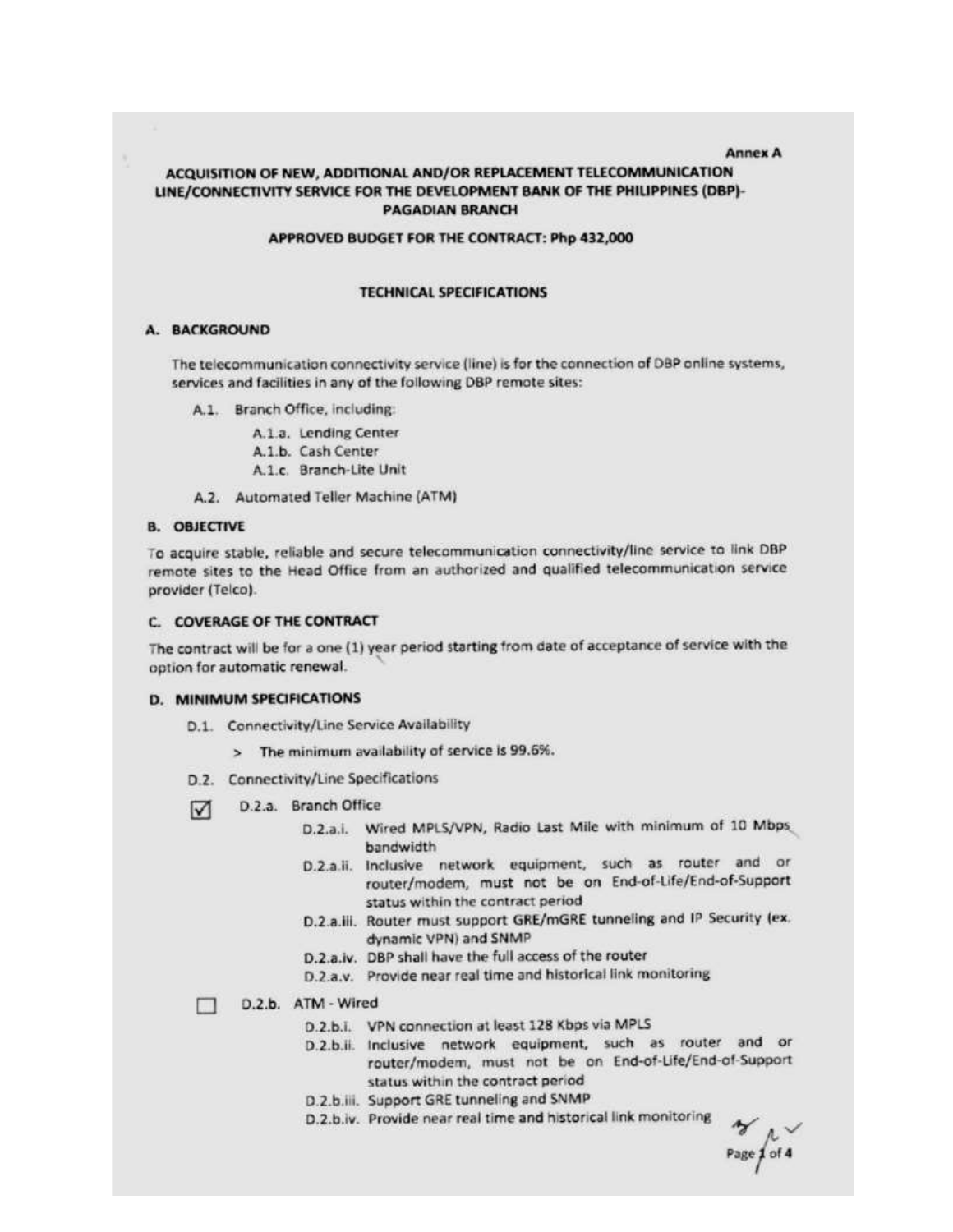ACQUISITION OF NEW, AOD THONAL AND JOY REPLACEMENT OF TELROIMMUNICATION. LINE FON VECTIVITY SERVICE FOR THE OFVELOPMENT BANK OF THE PHILIPPINTS (BUP).

- D.2.c. ATM Wireless
	- D.2.c.i. Provide data transmission function by public GPRS/GSM network or higher
	- D.2.a.vi. inclusive network equipment, such as router and or router/modem, must not be on End-of-Life/End-of-Support status within the contract period
	- D.2.c.ii. Support GRE Tunneling and SNMP
	- D.2.c.iii. Provide GUI access for local and remote management
	- D.2.c.iv. Operate at -30~+75°C temperature
	- D.2.c.v. Has LED status indication
	- D.2.c.vi. Support RJ45 console port
	- D.2.c.vii. Include: 1 power cord, 2 antennas, 1 console cable, 1 set documentation
	- D.2.c.viii. Provide near real time and historical link monitoring.
	- D.2.c.ix. Meet the average latency requirement of not greater than 200ms measured using the Ping utility or any similar mobile applications
	- D.2.c.x. Meet signal requirement of not less than 2 bars measured using mobile or similar devices capable of said measurement
	- D.2.c.xi. DBP shall have full access to the Modem/Router
- D.3. Support Services and Incident Management
	- D.3.a. The Telco shall provide 24 x 7 onsite, telephone and email support. For every service unavailability/downtime reported, the response time shall be within thirty (30) minutes.
	- D.3.b. Upon the occurrence of service unavailability/downtime, the Telco shall:
		- D.3.b.i. Conduct problem isolation/resolution and link restoration activities
		- D.3.b.ii. Notification via electronic mail (E-mail) and telephone within one (1) hour of the occurrence
		- D.3.b.iii. Minimum of twice a day status report to DBP via E-Mail
		- D.3.b.lv. Estimated time of arrival (ETA) if onsite activities required
		- D.3.b.v. Estimated time of resolution (ETR)
		- D.3.b.vi. Root cause
		- D.3.b.vii. Comply with DBP policies on security and confidentiality during support services.
	- D.3.c. The Telco shall submit an incident report stating the reason/s for the outage and detailing the steps undertaken to resolve a particular problem upon DBP's request.
- D.4. Service Performance Review
	- > The Telco shall conduct a performance review session at least once every quarter of a year

# E. TELECOMMUNICATION CONNECTIVITY/LINE REQUIREMENT CLASSIFICATION

The primary objective of the following provisions is to have multiple Telcos per site, providing service redundancy, high availability and avoiding single point of failure.

- E.1. New Telecommunication Line Requirement
	- E.1.a. Covered Sites
		- > New remotes sites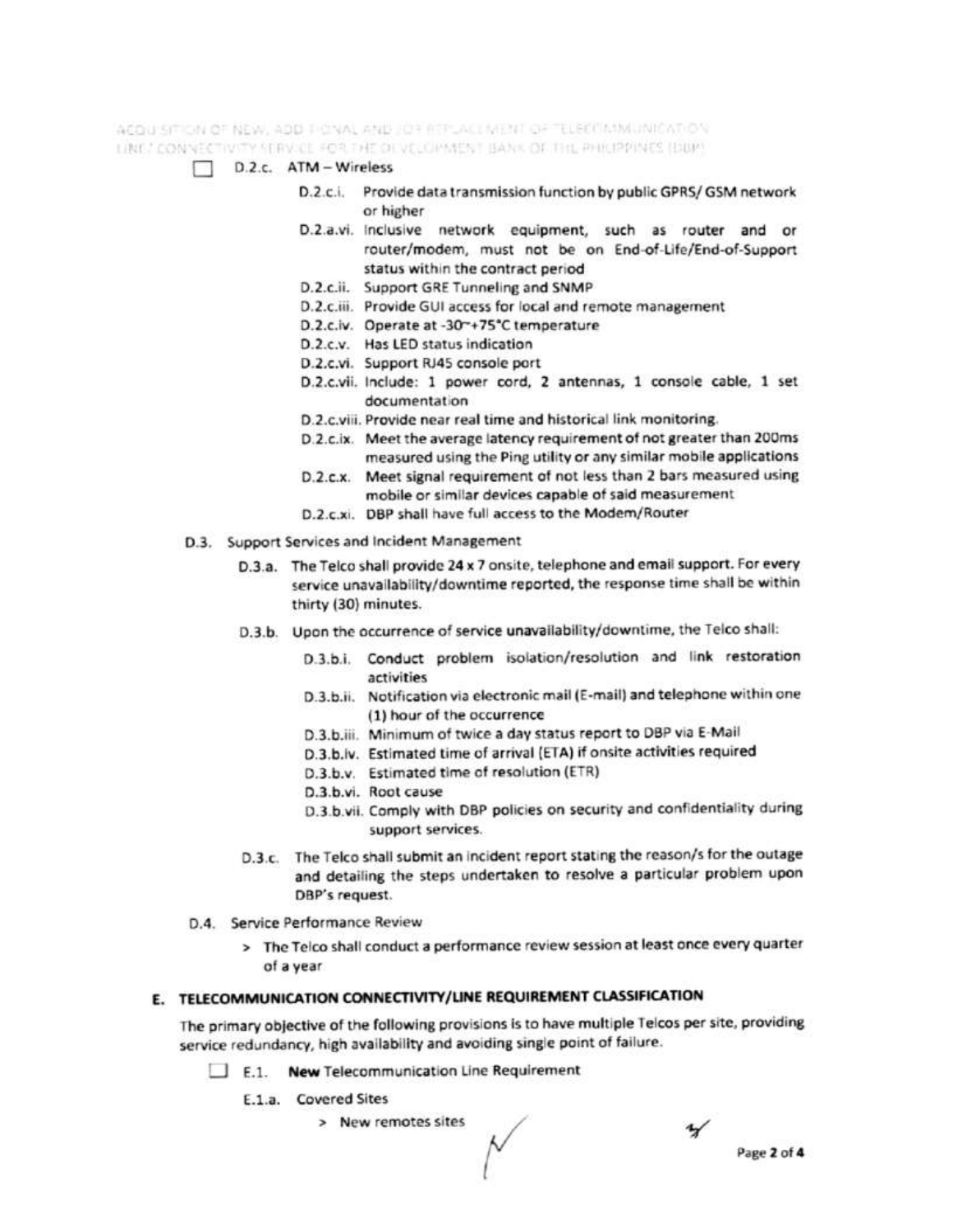ACQUISITION OF NEW, ADDITIONAL AND JOR REPLACEMENT OF TELECOMMUNICATION LINE/ CONNECTIVITY SERVICE FOR THE DEVELOPMENT BANK OF THE PHILIPP NES (DBP). E.1.b. Telco Selection Criteria > Telecommunication Line for Branch Office E.1.b.i. Two (2) different Telcos (Telco A and Telco B) shall be selected E.1.b.il. Telco A is the lowest (winning) provider E.1.b.iii. Telco B is the second lowest provider > Telecommunication Line for Additional ATM Facility of a Branch Office E.1.b.iv. The Telco must be different from the one which has the majority or most of the telecommunication connectivity services provided for the ATM/s of that Branch Office E.2. Additional Telecommunication Line Requirement E.2.a. Covered Sites > For existing sites with existing telecommunication line/s E.2.b. Telco Exception > The Telco/s of the existing line/s servicing the site shall not be invited and will not be allowed to participate E.3. Replacement Telecommunication Line Requirement E.3.a. Covered Sites > For existing sites with existing telecommunication line/s E.3.b. Telco Exception E.3.b.i. For Telco Redundancy Replacement

- > The Telco of the existing line/s servicing the site including the one to be replaced shall not be invited and will not be allowed to participate
- E.3.b.ii. Replacement for the Purpose of Telecommunication Line Capacity (Bandwidth) Upgrade
	- > The Telco of the other existing line/s servicing the site (i.e., other than the one to be replaced) shall not be invited and will not be allowed to participate
- E.3.b.iii. For Wireless to Wired Facility Replacement
	- > The Telco of the other existing line/s servicing the site (i.e., other than the one to be replaced) shall not be invited and will not be allowed to participate

### **F. DISCONTINUANCE OF SERVICE**

DBP can opt to discontinue the service within the contract period without pre-termination fee/s, if the Telco provider fails to meet the required minimum availability of service, specified in item D.1, for three (3) consecutive months (3-strike rule)

### **G. PAYMENT**

The payment shall be in a monthly basis every after the service acceptance.